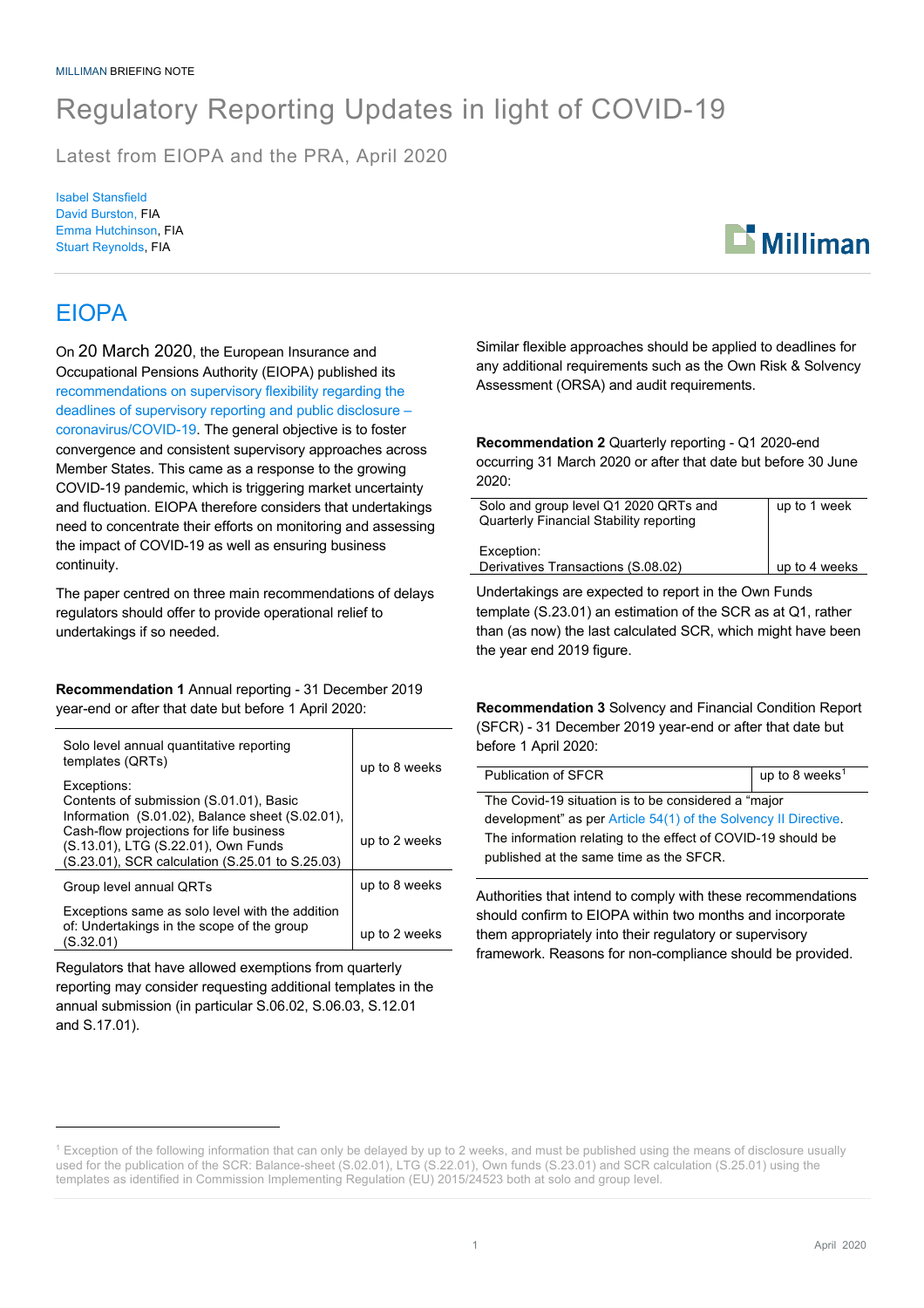### **PRA**

The Prudential Regulation Authority (PRA) considered EIOPA's proposal and on 23 March accepted its recommended delays<sup>2</sup>, with the adjustment of extending the delay for quarterly reporting of QRTs and Quarterly Financial Stability reporting for Q1 2020 to 4 weeks. Additionally, the PRA has offered a flexibility of 8 weeks for the ORSA, with the Regular Supervisory Report (RSR) not required for year-end 2019.

In terms of PRA-owned regulatory reporting, it will accept delays of:

| National Specific Templates, Internal model |               |
|---------------------------------------------|---------------|
| outputs, Standard formula reporting for     | up to 8 weeks |
| firms with an approved internal model       |               |
| <b>Market Risk Sensitivities</b>            | up to 4 weeks |

With that being said, where reporting submissions are wellprogressed, the PRA encourages firms to submit them earlier where possible.

#### Milliman insights

#### *Is the extension for insurers' sensible as well as useful?*

It is likely that insurers will face progressively difficult conditions in the immediate future, both in terms of navigating challenging markets and operational continuity. It is important that they are able to maintain services to their clients and protect their employees. Therefore, EIOPA's steps to offer operative relief seem appropriate in the current climate.

With that being said, it may not be the case that taking advantage of the optional delays suits all firms. As suggested by the PRA, where reporting is already well-progressed, it may be more in the company's interest to submit earlier in the permitted windows to then free up employees to work on more pressing issues surrounding COVID-19. Hence responses may depend on how far through year-end processes firms are and, with the original deadline of 7 April shortly approaching for annual reporting for solo undertakings, one would assume significant progress has already taken place.

Board dates to sign off key documents may also already be scheduled for the coming weeks and firms may be keen to proceed on the scheduled dates when Board members are available rather than pushing these back. This will need to be taken into account as delaying deadlines will incur rearrangements.

For European insurers, the power to set their own deadlines will in any case allow them to focus on any company specific measures necessary to ensure business continuity. We expect regulators across Europe to issue their COVID-19 regulatory reporting amendments in the coming weeks and, given the uncertain circumstances, we do not envisage any negative light to be shone on those accepting the delay periods.

#### *Will data at 31-December 2019 still be of value to supervisors?*

Information in the year-end 2019 SFCRs/QRTs will still provide useful insight as much of the data is only disclosed to the market on an annual basis. It will give an indication to the strength of the firm before the effects of the pandemic started to materialise. It will also allow a broadly fair comparison between firms beforehand, which may not be the case with updated numbers due to companies having different methods and capabilities to report within such short and pressured timeframes.

*EIOPA, and the PRA, have requested that firms comment in their annual reporting disclosures (SFCR) on the impact that COV-19 will have on their business. What business activities should insurers address in light of COVID-19, and what comments and analysis could we expect to see?*

Insurers are responding to the outbreak from several perspectives; as employers, claim payers and capital managers. It would therefore be most useful for key stakeholders to see the quantitative impact on the insurer from movements in financial markets, such as effect on solvency and liquidity. This will likely include the estimated impact on the firm's SCR coverage ratio and key risks. As well as this, outlining any operational considerations would be beneficial, for example, details of any mitigating actions firms have taken or plan to take in the future. Potential risks to future business plans, such as lower projected new business volumes, could also be noted. Publishing this information will aid company to client transparency.

Reporting might consider not only what has happened to date but the potential impact of a range of plausible future scenarios with regards to the pandemic and market recovery or otherwise.

In terms of the SFCR chapters, an obvious place to see updates will be 'Capital Management' Section E. It is less clear and perhaps more determined by the firm whether additions will be made to governance and/or risk management sections.

<sup>2</sup> https://www.bankofengland.co.uk/prudential-regulation/publication/2020/covid19-regulatory-reporting-amendments